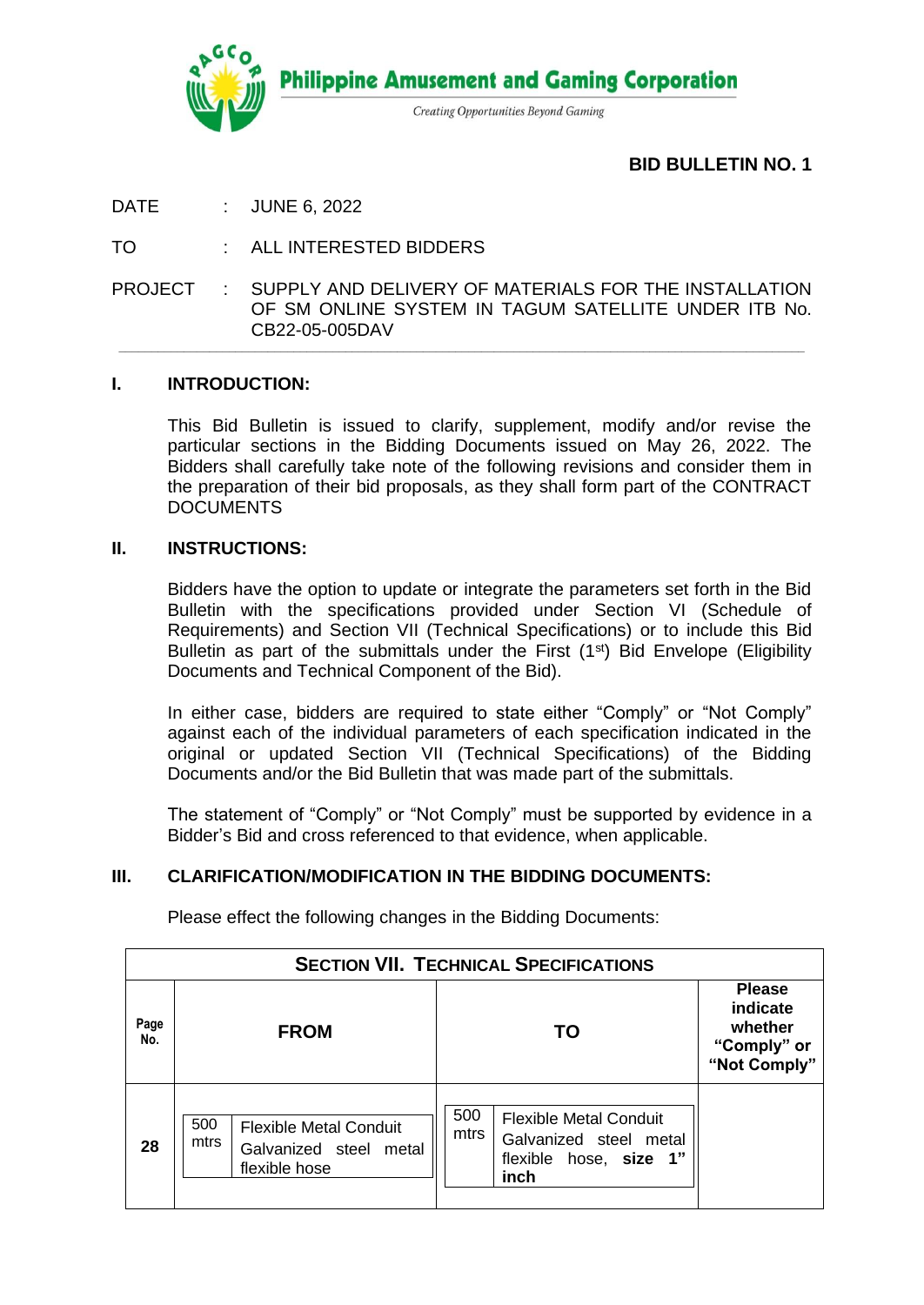### **BID BULLETIN NO. 1**

| <b>SECTION VIII. CHECKLIST OF TECHNICAL AND FINANCIAL DOCUMENTS</b> |                                                                                                                                                                                                                                                                                                                                                                                                                 |                                                                                    |  |  |  |  |  |  |
|---------------------------------------------------------------------|-----------------------------------------------------------------------------------------------------------------------------------------------------------------------------------------------------------------------------------------------------------------------------------------------------------------------------------------------------------------------------------------------------------------|------------------------------------------------------------------------------------|--|--|--|--|--|--|
|                                                                     | <b>FROM</b>                                                                                                                                                                                                                                                                                                                                                                                                     |                                                                                    |  |  |  |  |  |  |
| 33                                                                  | If the prospective bidder opts to submit a committed Line of Credit, it must be at<br>least equal to ten percent (10%) of the total ABC to be bid and valid at least ninety<br>(90) calendar days. If issued by a foreign universal or commercial bank, it shall be<br>confirmed or authenticated by a local universal or commercial bank.                                                                      |                                                                                    |  |  |  |  |  |  |
|                                                                     | The amount of the committed line of credit must be at least in the total amount One<br>Hundred Sixty-Nine Thousand Three Hundred Eighty-Five Pesos and 43/100 (PhP<br>169,385.43).                                                                                                                                                                                                                              |                                                                                    |  |  |  |  |  |  |
|                                                                     | TO                                                                                                                                                                                                                                                                                                                                                                                                              |                                                                                    |  |  |  |  |  |  |
|                                                                     | If the prospective bidder opts to submit a committed Line of Credit, it must be at<br>least equal to ten percent (10%) of the total ABC to be bid and valid at least<br>ninety (90) calendar days. If issued by a foreign universal or commercial bank, it<br>shall be confirmed or authenticated by a local universal or commercial bank.<br>The amount of the committed line of credit per lot is as follows: |                                                                                    |  |  |  |  |  |  |
|                                                                     |                                                                                                                                                                                                                                                                                                                                                                                                                 |                                                                                    |  |  |  |  |  |  |
| <b>LOT</b><br><b>DESCRIPTION</b><br>No.                             |                                                                                                                                                                                                                                                                                                                                                                                                                 | <b>MINIMUM AMOUNT OF THE</b><br><b>COMMITTED LINE OF CREDIT</b>                    |  |  |  |  |  |  |
|                                                                     | $\mathbf 1$                                                                                                                                                                                                                                                                                                                                                                                                     | Supply and Delivery of Hardware and<br>PhP 40,430.00<br><b>Electrical Supplies</b> |  |  |  |  |  |  |
|                                                                     | $\overline{2}$<br>Supply and Delivery of Network Switch<br>PhP 8,164.72<br>and Connectors                                                                                                                                                                                                                                                                                                                       |                                                                                    |  |  |  |  |  |  |

Kindly use revised "For Goods Offered From Within the Philippines" Form (attached).

Please be guided accordingly.

Please acknowledge receipt of this bid bulletin and fax it at (082) 235-0032 or email it to DAVillalobos@pagcor.ph.

Thank you.

**SGD REGINA C. LEMANA Chairperson** Branch Bids and Awards Committee (BBAC)

Received by:

Signature over printed name Position:

Name of Company

**Date** 

/dav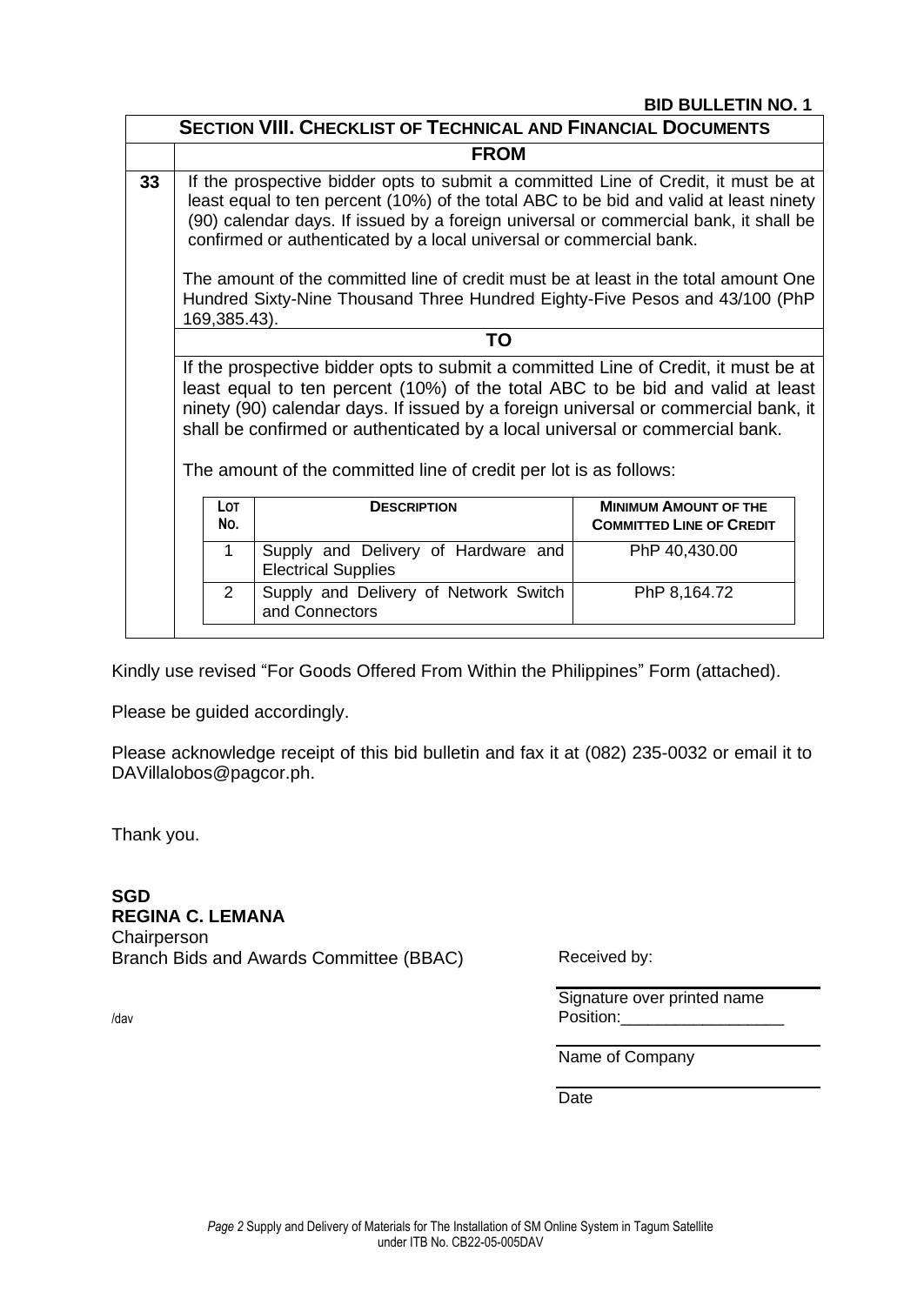# **For Goods Offered From Within the Philippines**

**[shall be submitted with the Bid if bidder is offering goods from within the Philippines]**

**Kindly supply the required information in the spaces provided. Do not forget to indicate the "Country of Origin" of the goods offered. Prospective bidders have the option to indicate the appropriate amount, "0", "-" or "Not Applicable (N/A)" for columns 6, 7 and 8. Any alteration to any of the terms and conditions contained in the document may cause your disqualification except if said alteration or revision is a result of a Supplemental/Bid Bulletin.**

Name of Bidder . Invitation to Bid Number Page of ...

|          | $\overline{2}$                                                 | 3                    | 4             | 5                               | 6                                                             | $\overline{7}$                                   | 8                                       | 9                                                | 10                                                |  |
|----------|----------------------------------------------------------------|----------------------|---------------|---------------------------------|---------------------------------------------------------------|--------------------------------------------------|-----------------------------------------|--------------------------------------------------|---------------------------------------------------|--|
| Ite<br>m | Description                                                    | Country<br>of origin | Quantity      | Unit<br>price<br>exwper<br>item | Transportati<br>on and<br>Insurance<br>and all other<br>costs | <b>Sales</b><br>and<br>other<br>taxes<br>payable | Cost of<br>Incidenta<br>Services,<br>if | Total<br>Price,<br>per unit<br>(col<br>$5+6+7+8$ | Total<br>Price<br>delivered<br>Final<br>Destinati |  |
|          |                                                                |                      |               |                                 | incidental to<br>delivery, per                                | if<br>Contract                                   | applicabl<br>e, per                     |                                                  | <b>on</b><br>$\left(\text{col } 9\right)$ x       |  |
|          |                                                                |                      |               |                                 | item                                                          | is                                               | item                                    |                                                  | $\left(\text{col } 4\right)$                      |  |
|          |                                                                |                      |               |                                 |                                                               | awarde                                           |                                         |                                                  |                                                   |  |
|          |                                                                |                      |               |                                 |                                                               | d, per<br>item                                   |                                         |                                                  |                                                   |  |
|          | Lot 1: Supply and Delivery of Hardware and Electrical Supplies |                      |               |                                 |                                                               |                                                  |                                         |                                                  |                                                   |  |
|          | Cable Tie 12"                                                  |                      | $100$ pcs     |                                 |                                                               |                                                  |                                         |                                                  |                                                   |  |
| 2        | Cable Tie 4"                                                   |                      | $200$ pcs     |                                 |                                                               |                                                  |                                         |                                                  |                                                   |  |
| 3        | <b>Flexible Metal Conduit</b>                                  |                      | 500 mtrs      |                                 |                                                               |                                                  |                                         |                                                  |                                                   |  |
| 4        | <b>Electrical Tape</b>                                         |                      | 50 rolls      |                                 |                                                               |                                                  |                                         |                                                  |                                                   |  |
| 5        | <b>PVC Pipe</b>                                                |                      | 20<br>lengths |                                 |                                                               |                                                  |                                         |                                                  |                                                   |  |
| 6        | Cable Duct/Cable Tray                                          |                      | 150 mtrs      |                                 |                                                               |                                                  |                                         |                                                  |                                                   |  |
| 7        | <b>Circuit Breaker</b>                                         |                      | 5 pcs         |                                 |                                                               |                                                  |                                         |                                                  |                                                   |  |